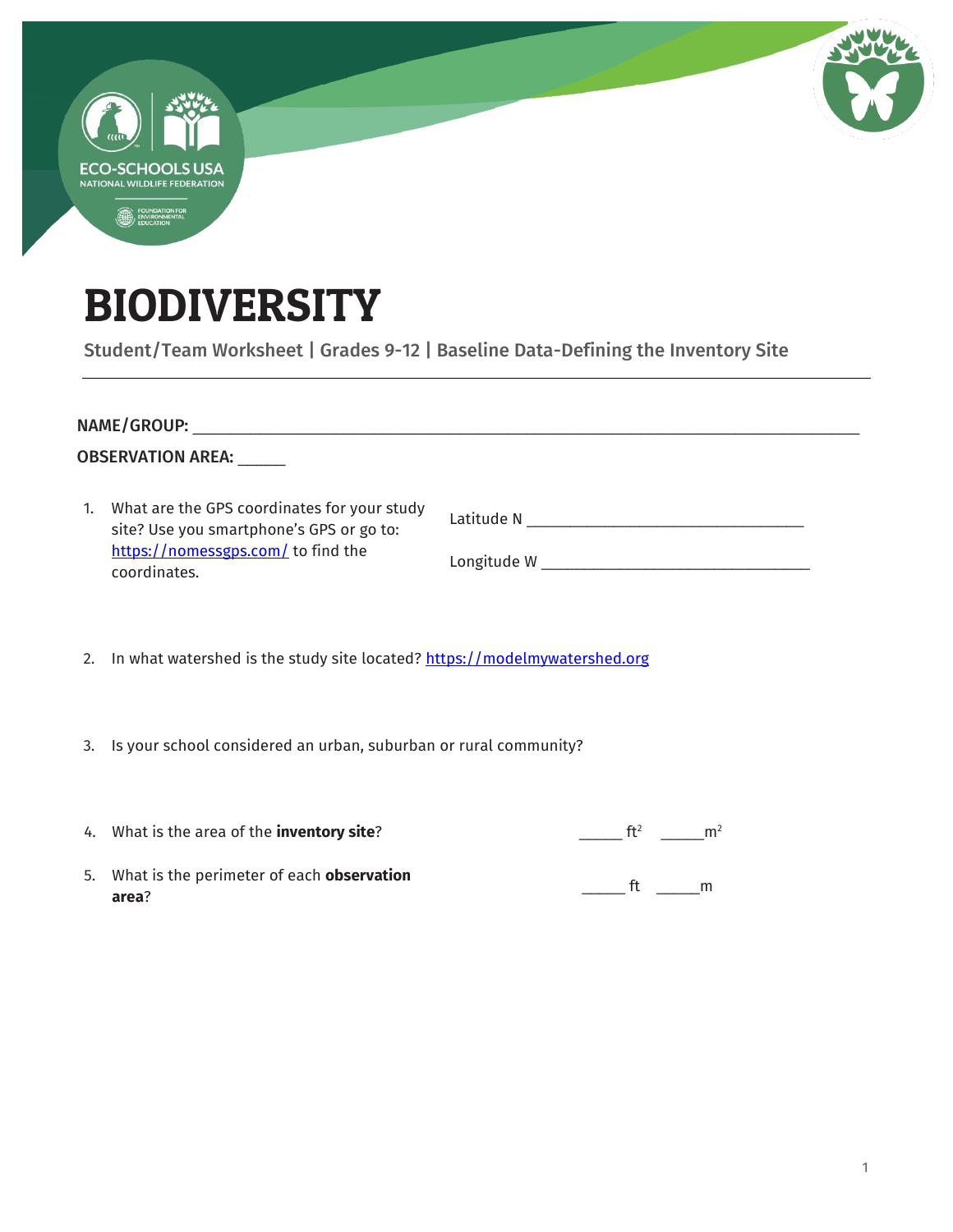

## **BIODIVERSITY**

GRADES 9-12 | BASELINE DATA-DEFINING THE INVENTORY SITE



6. Use WikiWatershed, [https://modelmywatershed.org](https://modelmywatershed.org/) to describe land cover in your school district. Next to the land cover types write the percentage found in your school district. If the land cover type is absent in your school district write, N/A.

| <b>LAND COVER TYPE</b>                 |         | <b>COVERAGE %</b> |
|----------------------------------------|---------|-------------------|
| Open Water                             |         |                   |
| Perennial Ice/Snow                     |         |                   |
| Developed, Open Space                  |         |                   |
| Developed, Low Intensity               |         |                   |
| Developed, Medium<br>Intensity         |         |                   |
| Developed, High Intensity              |         |                   |
| <b>Barren Land</b><br>(Rock/Sand/Clay) |         |                   |
| <b>Deciduous Forest</b>                |         |                   |
| Evergreen Forest                       |         |                   |
| <b>Mixed Forest</b>                    |         |                   |
| Shrub/Scrub                            |         |                   |
| Grassland/Herbaceous                   |         |                   |
| Pasture/Hay                            |         |                   |
| <b>Cultivated Crop</b>                 |         |                   |
| <b>Wood Wetlands</b>                   |         |                   |
| <b>Emergent Herbaceous</b><br>Wetlands |         |                   |
| concroto                               | acahalt | haro coil         |

7. After identifying the inventory site, mark all the boxes that describe the land types found with the inventory site.

| concrete | bare soil<br>asphalt           |  |  |
|----------|--------------------------------|--|--|
| trees    | rocky/pebbles<br>grass         |  |  |
| garden   | stream/river                   |  |  |
| pond     | containers on concrete/asphalt |  |  |